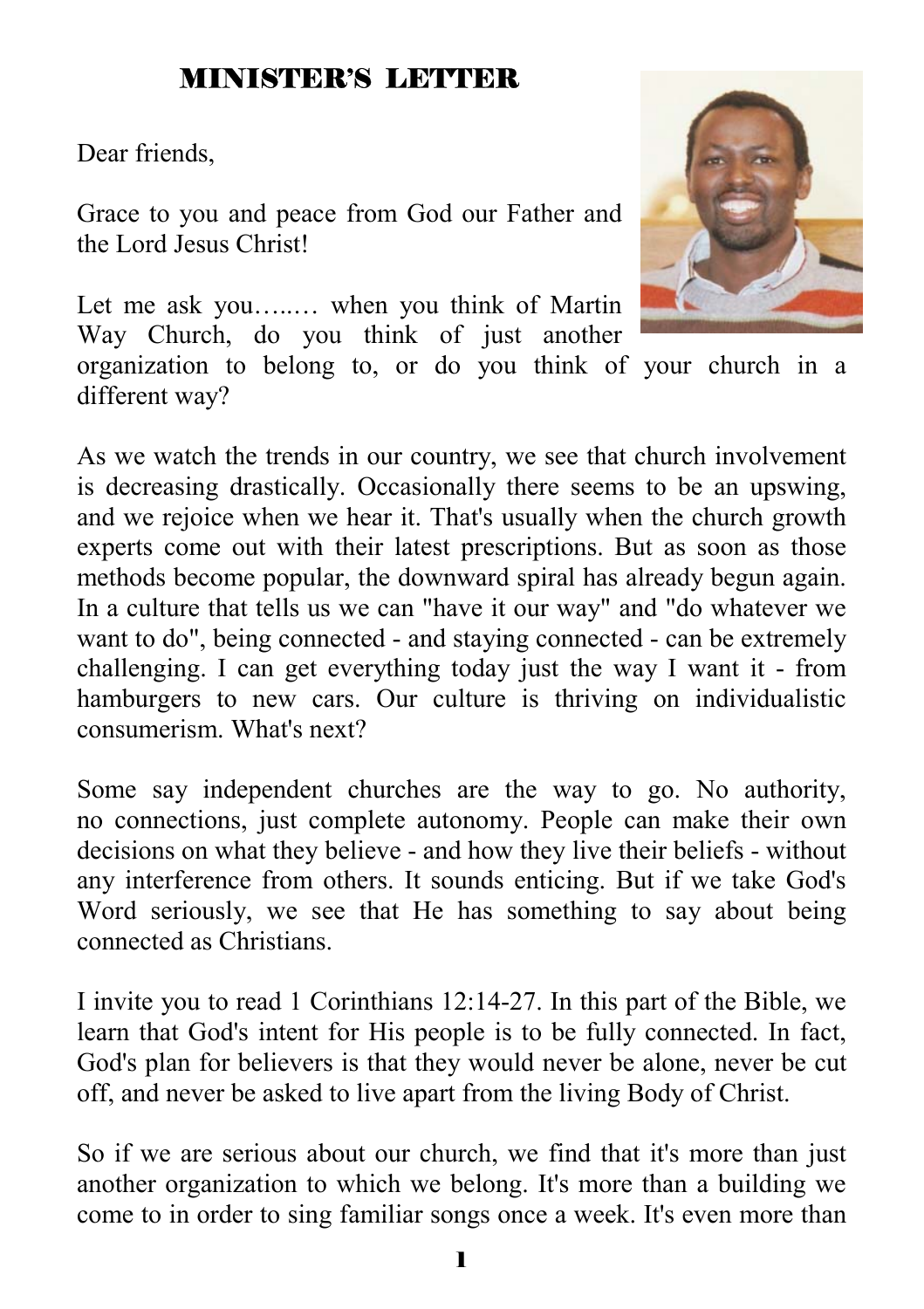300+ years of Methodist heritage and history which define our current ministry.

The Bible tells us that our church is where we use and celebrate our unique gifts of God's people for the building and strengthening of the living Body of Christ. Each part - meaning, every member - is a vital part of the body. St. Paul uses physiological language to illustrate his point: There are many different parts in a human body, and the same is true for the church. We must trust that just as surely as God created our human bodies, so He created the Body of Christ which we call Martin Way. But this concept of the church being a body is not the end of the spiritual journey.

If we look at St. Paul's words in their original context, we see that there is a greater purpose for our being connected as the Body of Christ. Before his discussion on the body of believers, St. Paul refers to the varied spiritual gifts of the many individuals within the church. In fact, we see many of those gifts at Martin Way church today - gifts of wisdom, knowledge, compassion, teaching leadership faith, etc. It seems as if God has given us these gifts to build up the Body of Christ, in just the same way these gifts were imparted long ago to the early Church. So we have that spiritual foundation prepared for us, which not even the pain of division can take away from us. That spiritual foundation is there for a reason - for us to become, and grow together, as one Body. Once we become "one with Christ, one with each other, and one in ministry" - historic words taken from our Communion liturgy - we then must go on. It seems as if uniting together is an end in itself, but God has another plan. 1 Corinthians 12 (spiritual gifts are the foundation of the united Body of Christ) leads to 1 Corinthians 13 (Love).

We are united in Christ not just for service; not just for effective ministry; not just for the sake of being one. We are united in Christ so that we may LOVE. And once love is our motivation, we find that nothing can divide us. Remember St. Paul's words about love? Love is patient and kind. It is not envious, boastful, or rude. It does not insist on its own way. It is not irritable or resentful...it bears all things, believes all things, hopes all things, endures all things. Love never ends.(1 Corinthians 13:4-8)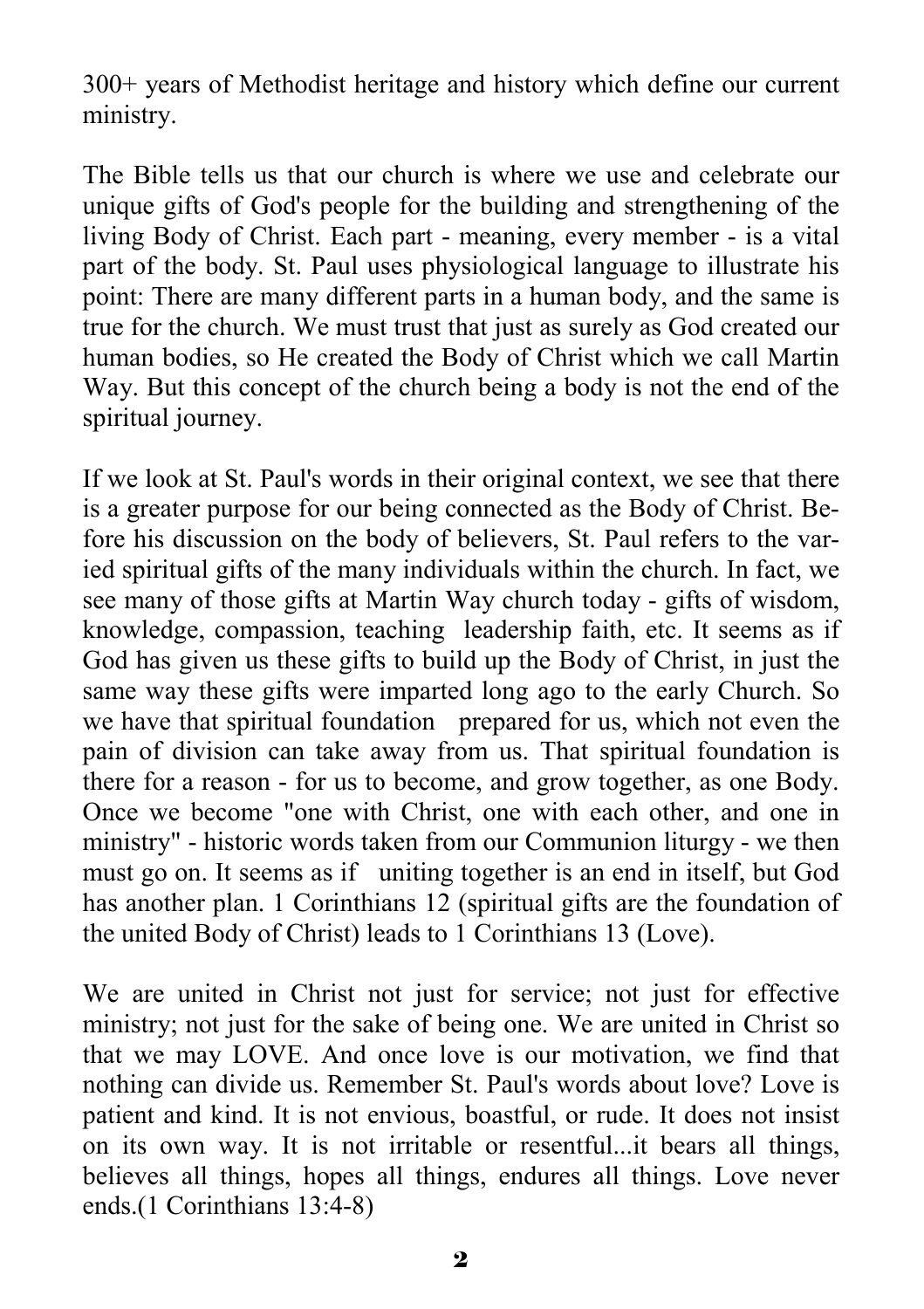Do you see the progression? God supplies us with a foundation of spiritual gifts. we have them here! Think of the wisdom and faith! We put those gifts to use by living them out. And once completely alive and completely connected - we go forth to love. And for me, that's what being a church is all about. Oh yes, I really enjoy the studies and the worship. I think we have an honourable heritage. And I always have fun when we work together go to parks and have barbeques.

But the church is more than all these. It's about working and learning and developing into who God wants us to be - individually and together. It's about using the unique gifts God has blessed us with to form strong spiritual bonds. It's about knowing that we are connected to one another through more than shared interests or even shared beliefs. It's about being completely united so that we may love God with all our heart, soul, mind and strength. And it's about radically loving others too. Loving them unconditionally, as our Heavenly Father loves us.

I believe that God is calling us to be the living Body of Christ. But none of us can do this by ourselves. We need each other. The foundation is there.

Let's go - and grow - together.



# MEN'S SUPPER CLUB

 $- < 0 > -$ 

 At our November meeting we will be handing over two cheques, one to Bible Lands for £1,073 to build a house in Egypt, the other for £510 to the Rifiki Trust for the work in Kenya. I would like to thank all who have helped us raise this money over the past ten months with a special mention of our friends at St. Martin's for their generous donation of £250. I thought that, at eighty, I was past organising Lunch-time Markets etc. but as we were clearing up after our last one someone said to me: "The next time you do it you must …"

Anyway, thanks again for your help.

*Bill Cox*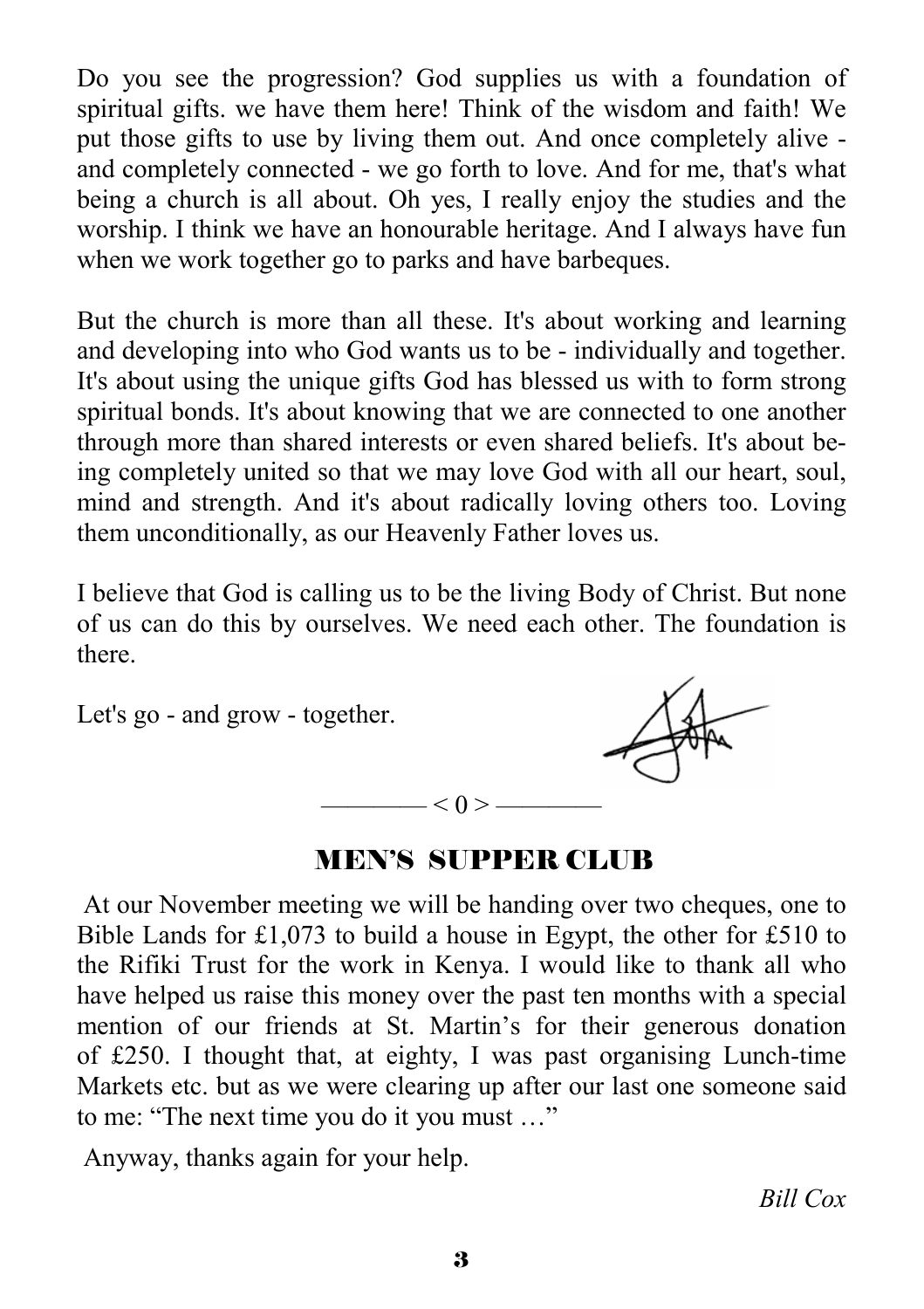# NEWS FROM KENYA 12th October 2007

Habari, Jambo, Cyfarchion, greetings to everyone,

I am writing this on a glorious sunny day in Kijabe and it is impossible not to notice the Jacarandas in bloom, smell the blossoms and hear the songbirds. How about coming to join me for a holiday? (not



all at once)! It is a beautiful part of Kenya and not far from Magina.

Jambo Sana activity has been a little slow lately but then not many people rush here so I am getting accustomed to the pace of life. I am retired after all! The country generally is gripped by Election fever so a lot of things are on hold until after December. Even the smaller children are talking politics. Now that we have the posters on display in the centre, there have been some people enquiring about health issues especially questions on HIV/Aids and family planning.

We continue to meet with the young people in the JS Centre for weekly bible study on Saturday afternoons. Some of them attend school for extra tuition on Saturday mornings but the numbers are increasing. I have had the opportunity to announce this further as well as advertise the proposed JS project, at the local churches for the past 3 Sundays. As a result there are leaders who have come forward who want to continue the studies and to bring some of the denominations together.

I continue to visit the Primary schools every week and have been able to

copy the teaching materials that I use for their future use. Likewise I have been speaking to the women's fellowship groups who share the vision of the Feeding programme and are keen to do some of the teaching as well. I find it is very tiring work at times and takes a longer time when I have an Interpreter so I can

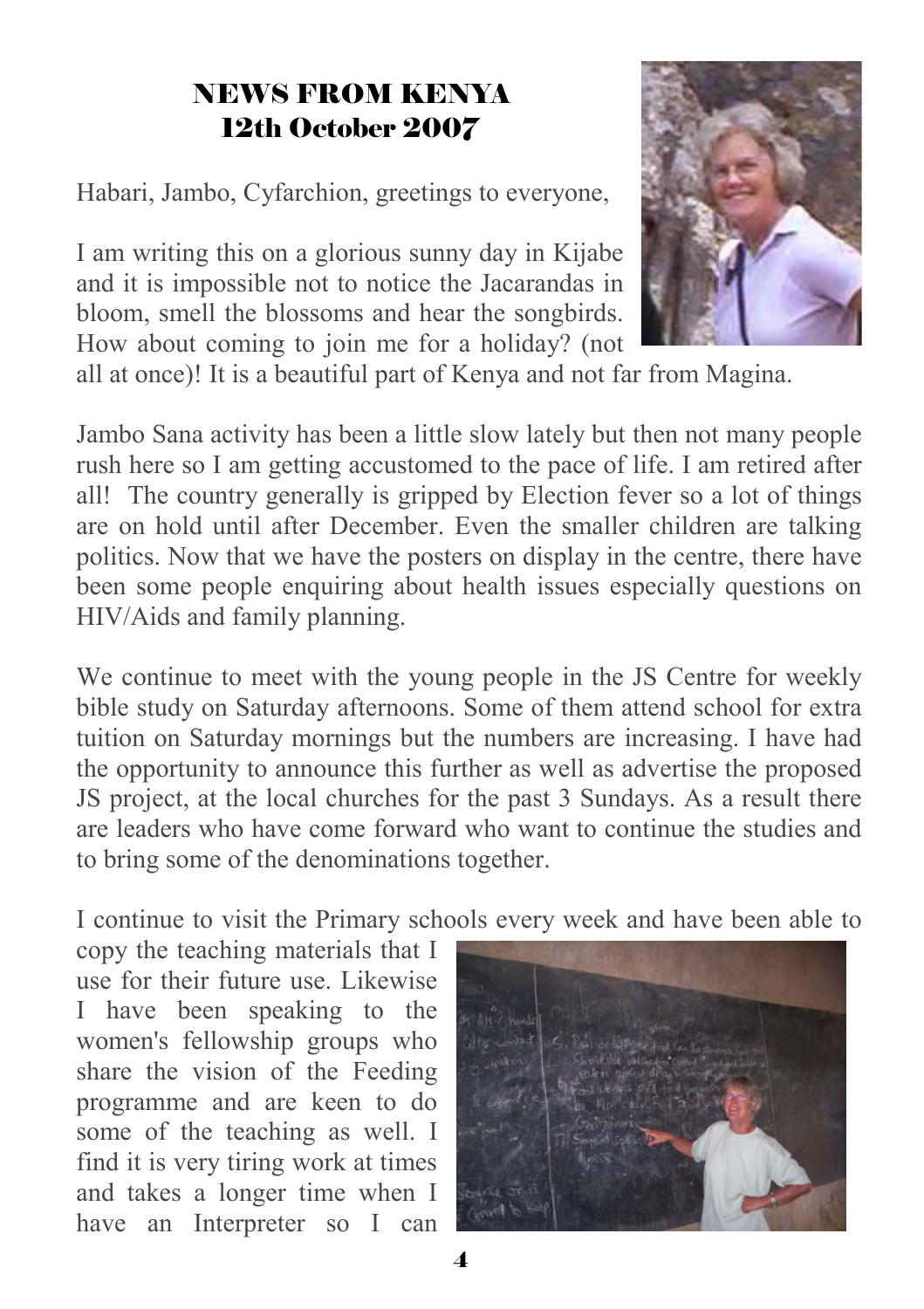

identify with my teacher friends when they say how stressful their work can be.

To the left is a photo of the International Peace day at Kimende on the 21st Sept and the other photo shows that I am doing something although it feels like a holiday most of the time.

Until next month, keep the prayers and e-mails coming.

 Pob bendith *Gwen Wildman* 

# GREETINGS FROM ONTARIO, CANADA

 $\left| \alpha \right| < 0 \right| >$ 

I visit Canada quite frequently to see family, this trip is no different except I'm staying in the one Province for the entire time. The reason for this is to be of some help and support to my brother and his wife. My brother (Bob) suffers from Dystonia; his form of Dystonia is called Spasmodic Torticoles which affects muscles in the neck and jaw leading to difficulty in holding head up. As the condition has worsened eating and swallowing has been a problem. Having suffered for approximately eight years he was approved for DBS surgery (Deep Brain Stimulation). This involves electrodes being placed in certain areas of the brain which are then connected to a stimulator situated in the upper right hand corner of the chest. Bob will return to hospital on 29th October to have the stimulator programmed and this will continue once a week for six or so weeks during which time he will use a remote to control movement of his head. It is hoped he will have about 40% improvement. At present he is receiving nourishment through a feeding tube over a period of 12hours at night. So please keep him, his wife and the family in your prayers.

Saying that I am still having time to see the Fall colours, something not to be missed. All for now,

*Moira Bailey*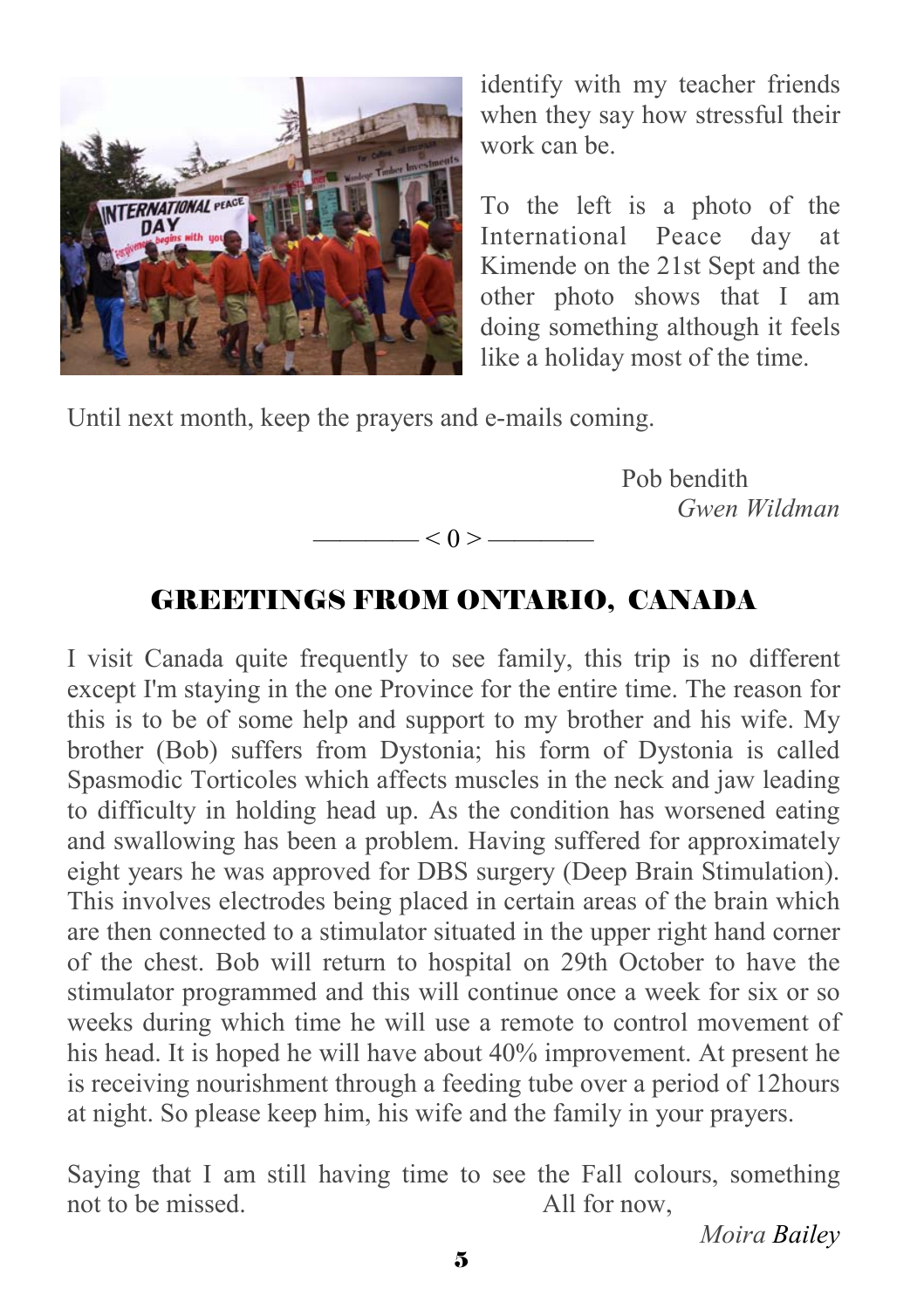# PUZZLE CORNER Firework Night Wordsearch

Can you find the hidden words, they could be left-to-right, right-to-left, up, down or even diagonal.

| S                     | A            | F             | E        | T         | Y           | R             | S | $\mathsf{C}$ | I | Х | N           | G | $\bf J$     |
|-----------------------|--------------|---------------|----------|-----------|-------------|---------------|---|--------------|---|---|-------------|---|-------------|
| $\mathcal{C}_{0}^{0}$ | R            | B             | $\rm _O$ | O         | М           | E             | R | S            | J | A | P           | U | U           |
| K                     | Q            | $\mathcal{O}$ | Z        | B         | $_{\rm J}$  | K             | L | K            | U | A | $\mathbf S$ | Y | M           |
| W                     | X            | N             | M        | B         | G           | $\mathcal{C}$ | B | R            | M | M | $\mathbf P$ | F | $\mathbf P$ |
| H                     | G            | F             | P        | A         | U           | A             | Y | A            | P | F | A           | A | I           |
| I                     | U            | I             | S        | ${\bf N}$ | N           | R             | G | P            | E | W | R           | W | N           |
| Ζ                     | K            | R             | X        | G         | P           | $\mathcal{C}$ | X | S            | R | R | K           | K | G           |
| Ζ                     | O            | Е             | Z        | E         | O           | E             | A | I            | Ζ | Ζ | L           | E | J           |
| E                     | B            | O             | C        | R         | W           | R             | L | N            | B | D | E           | S | A           |
| $\mathbf R$           | Q            | F             | M        | F         | D           | I             | S | I            | D | V | R           | G | $\mathbf C$ |
| $\mathbf X$           | E            | B             | S        | E         | $\mathbf E$ | F             | A | O            | D | L | $\mathbf T$ | S | K           |
| A                     | $\mathsf{C}$ | B             | E        | Q         | R           | O             | C | K            | E | T | E           | W | R           |
| L                     | E            | E             | Η        | W         | E           | N             | I | $\mathbf R$  | E | Η | T           | A | $\mathbf C$ |

BANGER **BONFIRE** BOOMERS CATHERINEWHEEL FIRECRACKER **GUNPOWDER** GUYFAWKES **JUMPER** 

JUMPINGJACK ROCKET ROMANCANDLE **SAFETY** SPARKLER SPARKS **WHIZZER** ZOOMER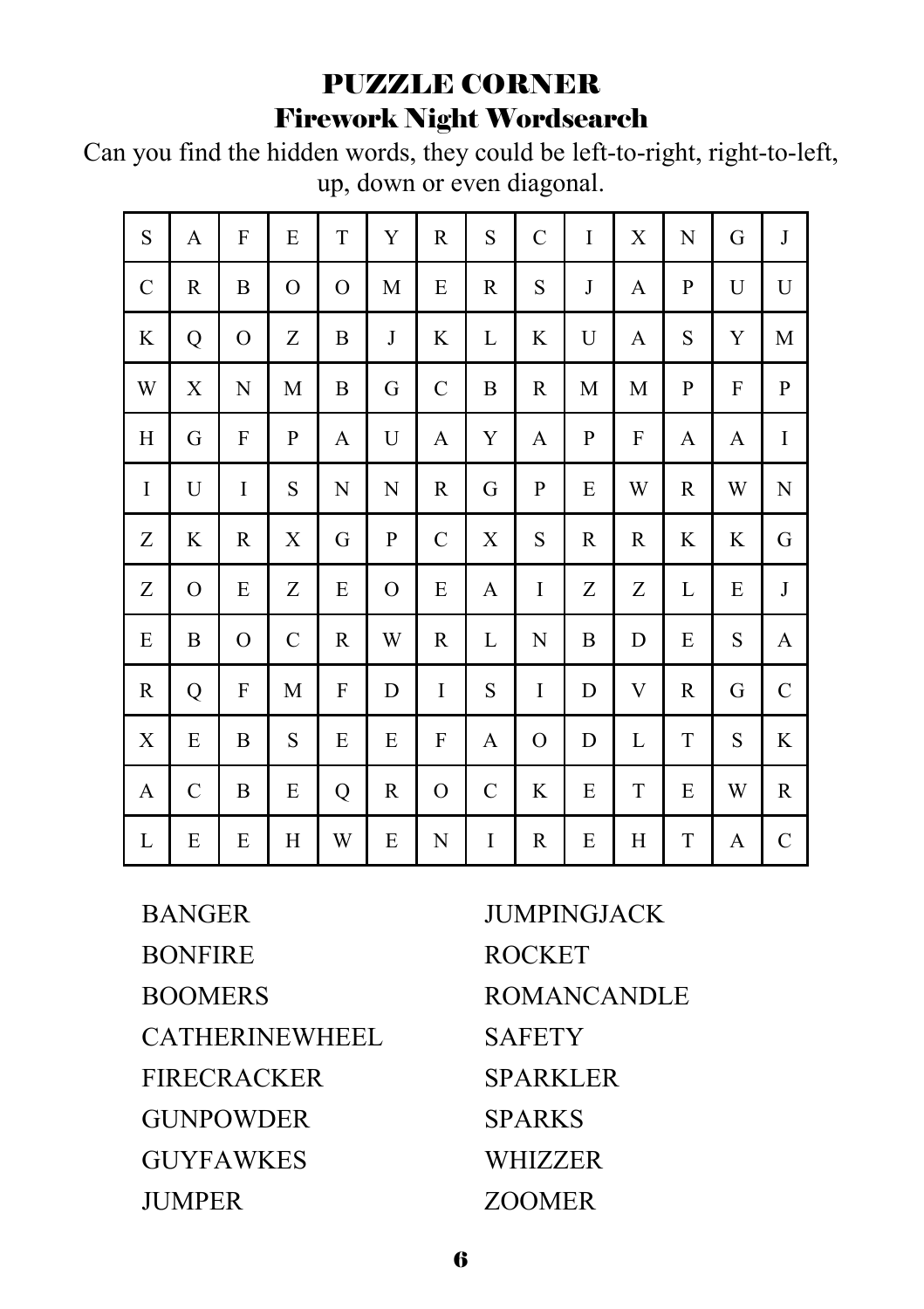# THOUGHT OF THE MONTH - NOVEMBER 2007

Since writing my thought for last month I've had a bout of illness. I had a bad attack of cellulites which, I was told, could have landed me in hospital, and it is taking me time to get over the general "off-colour" feeling which resulted from it. I'm not looking for a shoulder to cry on; many other people have been unwell and we don't have to look far before we find someone worse off than ourselves. The trouble is that when we are normally blessed with good health we tend to resent any illness that comes our way, almost regarding it as a personal affront. Generally, normally healthy people do not make good patients when they are laid low for a while. But for all of us occasional times of illness are essential because without them we cannot fully appreciate the times when we are fit and well.

 How grateful we should be that where we live medical help is close at hand. There are three large hospitals within easy reach. I know of people who have a forty-five minute drive to their nearest hospital. Surgeries are within walking distance for us and if necessary we can call a doctor out for a home visit. These things we just take for granted whereas we should be so thankful for them.

 I heard a talk about health care in Nigeria (an ongoing project of the Wesley Guild movement) in which it was stated that one large area of the country can expect a visit from a doctor ONCE A QUARTER. We grumble about our Health Service and, of course, it is not perfect, but it far exceeds the health care available in many parts of the world. So, get your flu jab, eat your five portions of fruit and veg every day, do your best to stay healthy and thank God for doctors and nurses who are there ready to treat you if you need them.

*Bill Cox* 

He who has health is rich

———— < 0 > ————

and does not know it.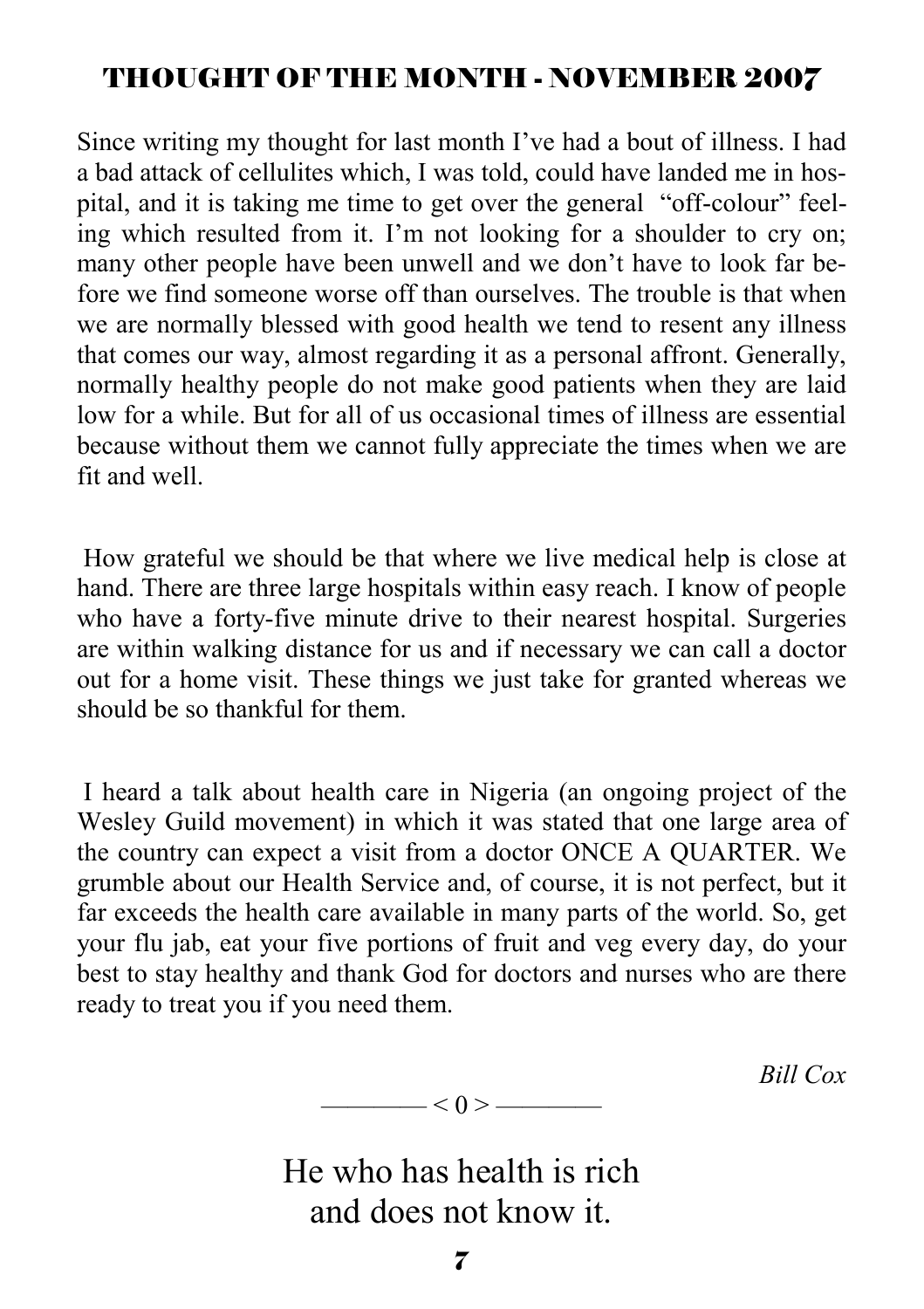

81 Gladstone Road, Wimbledon, London SW19 1QR

# **Container for Kenya**

As some of you may know I am organising a container to send to the village of Magina in Kenya, this is John Nyota's home village.

# **The story so far**

I am aware that before I took over as coordinator there was some hope that a container would be sent in June that was later revised to late October. I very soon realised that we needed to get the organisation in Kenya in place before starting to organise this end.

John Nyota is using his contacts to find a shipping agent in Mombassa to whom we can send the container and who can then transport it to Magina. Once this is in place I will circulate the details of where and when the container will be loaded.

If you are already storing things can I thank you and ask for your patience. It might be best at the moment not to collect anymore until we have a firm date for loading.

# **Watch out for:-**

- A date for the container to be loaded
- A list of items required by our friends in Kenya
- Appeals for help sorting and packing items previous to loading
- Help on the day we may only have **3 hours to pack** everything into a 20 foot container!

Every blessing

Valerie Ashcroft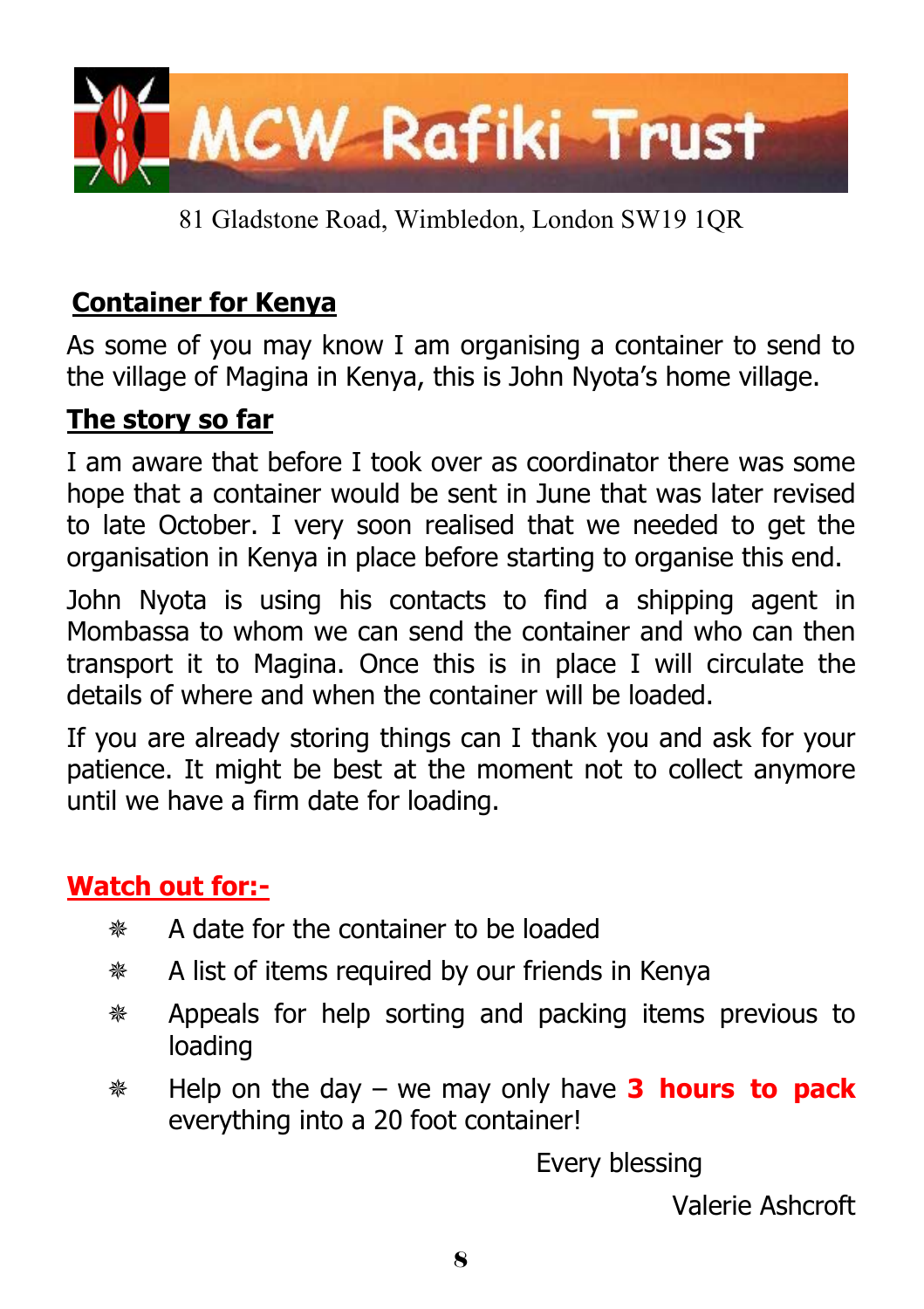# **Martin Way Methodist Church**

Buckleigh Avenue, Merton Park

# **Christmas Tree Festival**

# **Sunday 2nd December 2.00pm – 6pm**  Ì

**Children's art and craft activities, Traidcraft, gift and book stalls, followed by a presentation of 'The Christmas Alphabet' by the Sunday Club.** 

**Refreshments and music throughout the afternoon.** 

**Free admission Programmes sold, proceeds donated to NCH Action for Children, the Rafiki Trust and Church funds**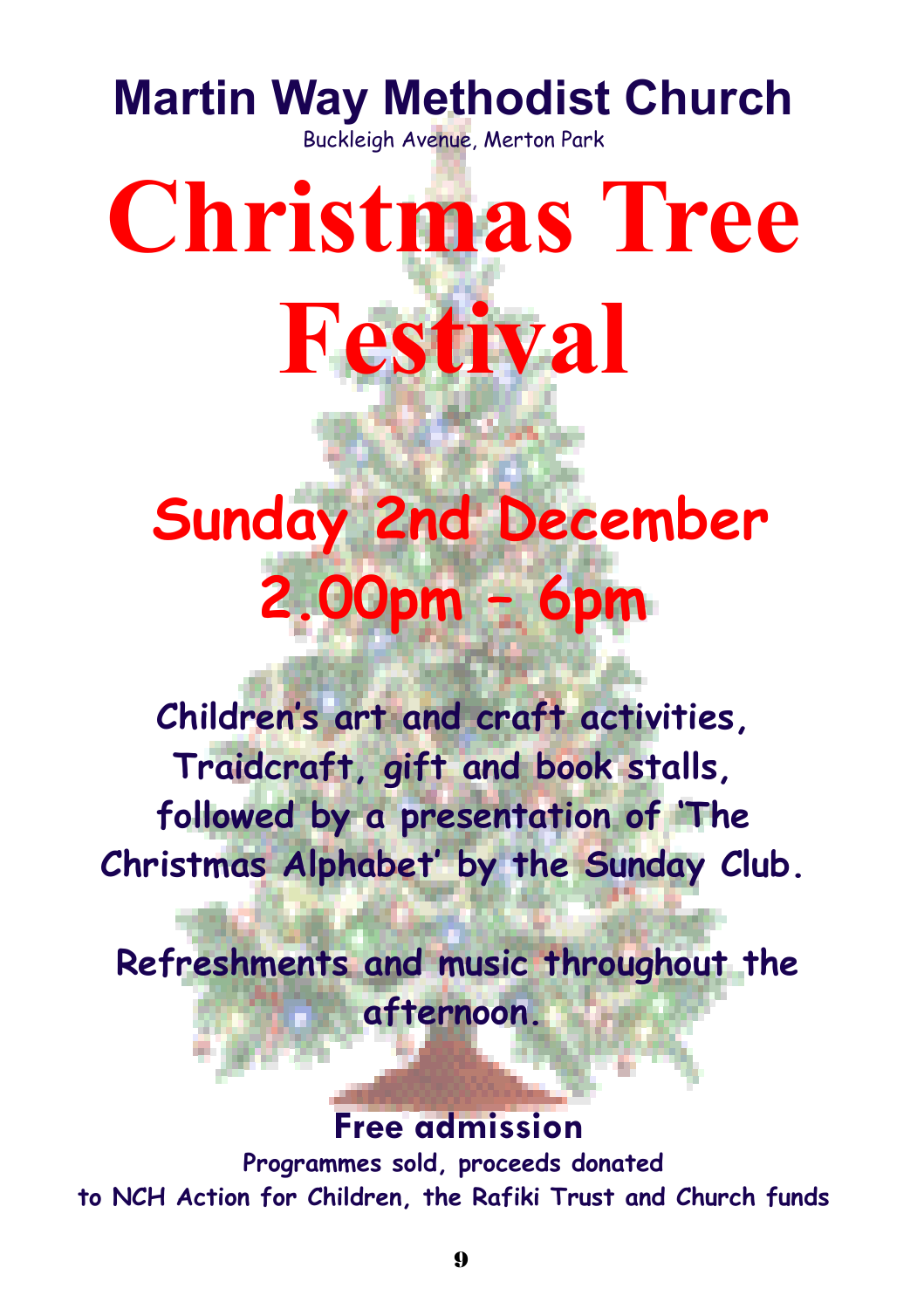# The Christmas Tree festival is taking place on Sunday 2nd December from 2pm – 6pm

To ensure that it is a success we need your help.

If you think you may be able to volunteer a little of your time in any of the areas below, we would love to hear from you.

- Welcomers/door stewards
- Assisting on the children's activity tables
- Assisting in serving refreshments
- Donating and making crafts to sell on Karen's stall
- Making cakes to sell.
- Loan of a fibre optic tree

Please contact Abby Herring, Jo Passfield, Anne Conquest or Jane Bryan

 $\leq 0$  >  $\qquad$ 

# LOST IN WONDER

*…. Beautiful ideas and helpful, inspiring thoughts… an uplifting experience …. Thoroughly wonderful … totally awesome! God is truly here among us - all over the world …* 

These are just some of the comments left by visitors to the Methodist online labyrinth **Lost in Wonder**.

The labyrinth can be visited by anyone who can access the internet, and it takes through ten stages of meditation and reflection on what it means to walk the journey towards God. There are words and images on which to reflect, and things to do on the way.

Lost in Wonder was launched in September 2006 and has recently been updated. It now features meditational music and has a new section where people can create and share images that reflect their experiences of God's presence.

Find out more at www.lostinwonder.org.uk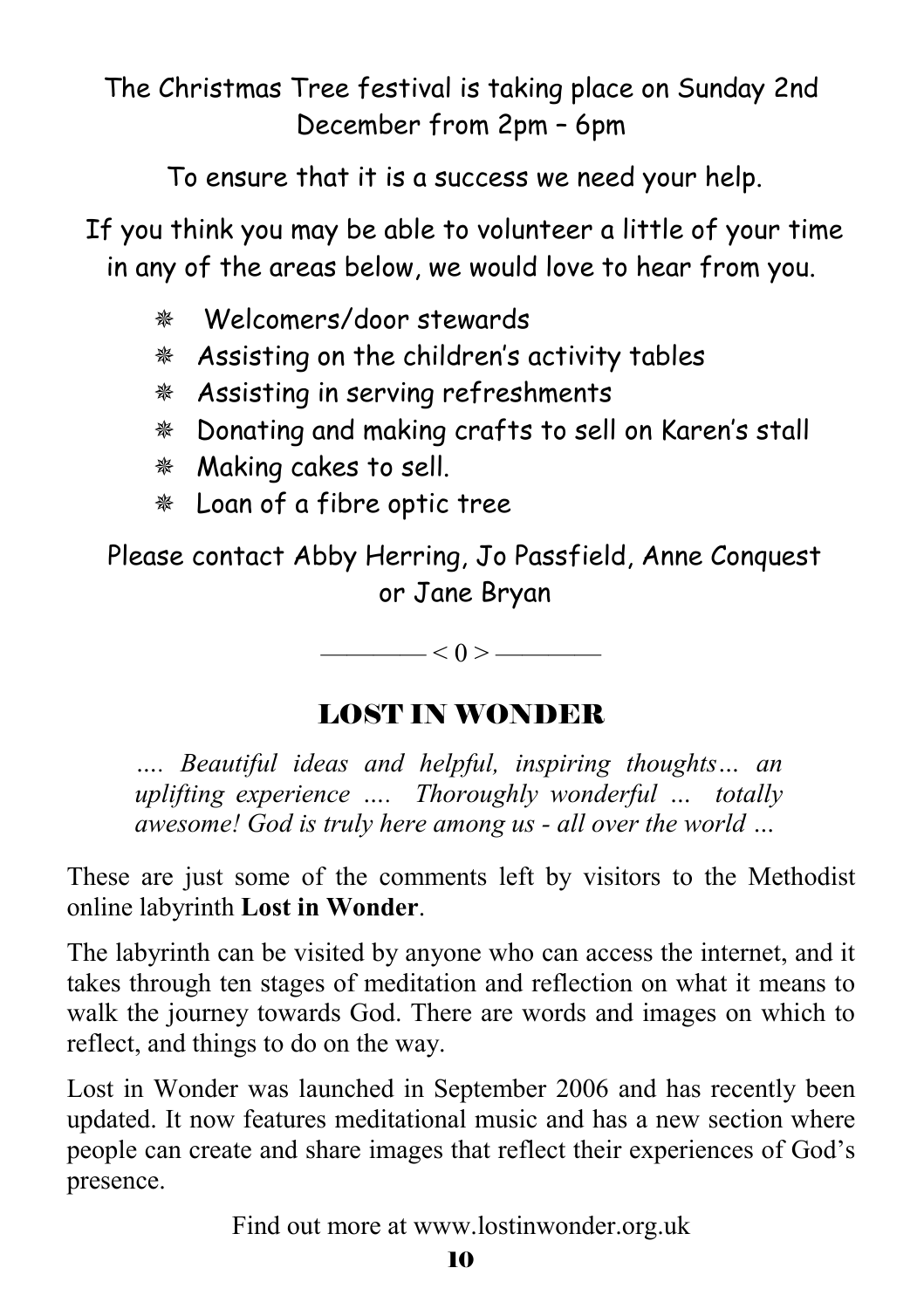# A CHRISTMAS GIFT WITH A DIFFERENCE

Shepherds watching their flocks, wise men riding on camels, a star over a stable - all are images which instantly evoke Christmas. But this year, camels will not only be found on the front of Christmas cards, thanks to the Methodist Relief and Development Fund.

Camels are a vital part of an exciting MRDF project which helps nomadic communities in Northern Kenya to survive and flourish in desert environments. Camels are the most valuable form of livestock in such conditions. *"When there is no water, camels can stay home with us and provide us with nutritious milk,"* explains 80-year-old Naporo Keupun, whose community will benefit. *"They can also carry us when we are too weak to walk."* **MRDF partners do more than simply provide camels - training, veterinary care and other support are given too.** 

This Christmas, MRDF launches its first 'alternative gifts' catalogue including camels for Christmas, in addition to other 'gifts' which help street children in Bangladesh, farmers in Uganda and support a range of MRDF's work overseas. It can be used by churches for their Christmas fundraising, as well as for individual Christmas shopping.

Schemes like this are now very familiar, but do they really work? MRDF's Supporter Relations Director Amanda Norman believes that they do: "Alternative gifts are a fun way for people to connect with development work taking place in the world's poorest countries. We hope that by giving or receiving an MRDF gift this Christmas, people will be inspired to see how they can be part of making small miracles possible."

# **O little child...**

Easily preventable diseases, such as malaria, are life-threatening to children in Mali.

A mosquito net for a pregnant mother or young child will protect against malaria and help a Malian child to have a healthier start in life. *Protection Against Malaria* **£5**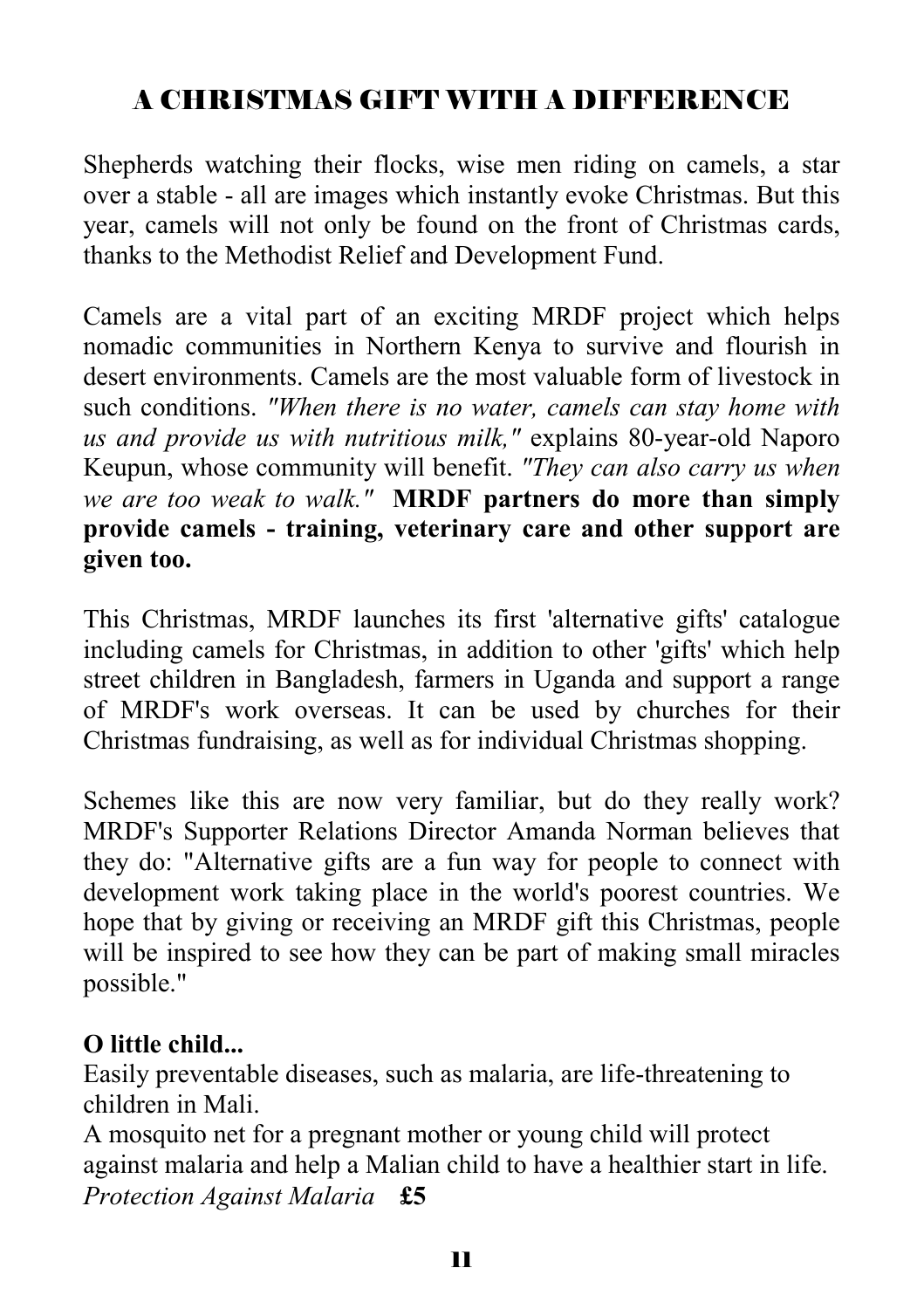# **O Christmas tree..**.

Oranges, lemons, avocados and mangos all leave a great taste in the mouth.

Growing these fruit tree saplings and selling the produce also puts food on the table and money in the pockets of farmers in Uganda.

*A selection of saplings* **£15** 

# **Peace on earth...**

Years of conflict have displaced thousands of people and disrupted education in Nepal. MRDF is providing literacy classes for women who missed out on their schooling first time round.

Parbati Mahara learnt to read and write in one of these classes: "The difference between literacy and illiteracy" she says "is like the difference between earth and sky."

*Literacy materials for one woman* **£20**

# **While shepherds watched..**.

Hampered by poor quality soil and a lack of resources, farming in the highlands of Ethiopia is a tough job.

MRDF is helping young farmers find new ways of earning a living, including keeping and caring for sheep and goats.

*Livestock for a family* **£45**

# **No crib for a bed...**

Nearly half a million children live on the streets in Bangladesh. Life is hard and dangerous for street children, and there are few places of safety for them to go.

MRDF provides shelter, food and healthcare for street children, as well as education to help them to move on to a better life in the future.

*Shelter a street child for a year* **£65**

# **We three kings...**

In the dry and arid heart of Northern Kenya, drought and famine are common.

A camel, which can survive without water for many days, is a wise gift - providing nutritious milk and transport fit for a king.

*A camel for a desert community* **£115**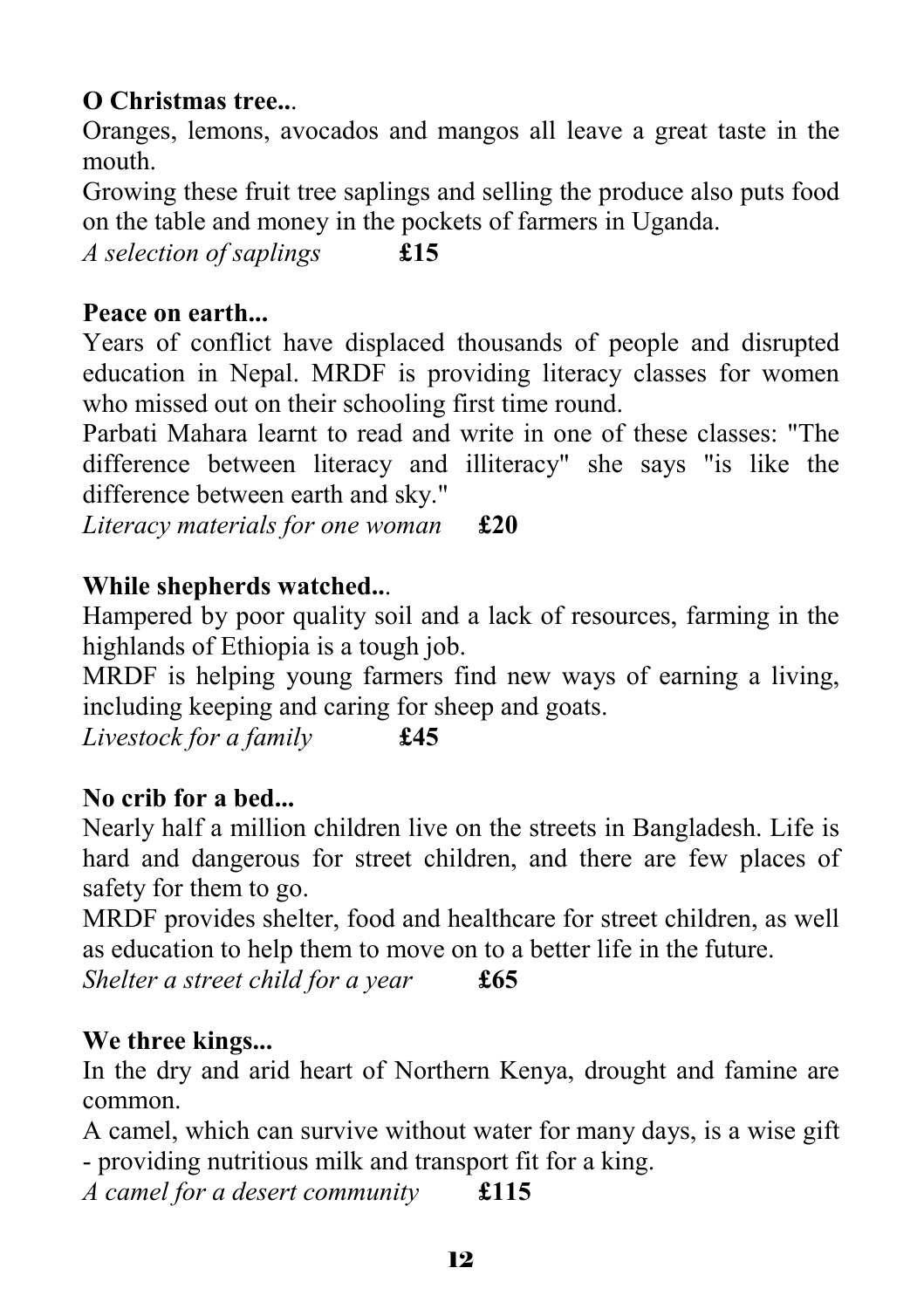

# FAIRTRADE RECIPES

Nutty Chocolate & Coffee Brownies Makes about 12 brownies

*An ideal treat for those November Firework displays!* 

110g butter

2 eggs, beaten 50g plain flour

1 teaspoon baking powder pinch of salt

100g hazelnuts (chopped in half)

225g unrefined (golden) Fairtrade sugar

50g dark Fairtrade chocolate, roughly broken up

*For the frosting:* 100g butter, softened to room temperature 100g icing sugar 1 tablespoon strong black Fairtrade coffee 100g cream cheese

Pre-heat oven to 180°C/350°F/gas mark 4. Grease a tin measuring approximately 27cm x 18cm and line with baking parchment, allowing paper to rise 3cm above the tin. Toast hazelnuts in oven for 10 minutes (maximum) until lightly browned. Melt chocolate and butter in a bowl over a pan of simmering water. Sieve flour, baking powder and salt into a bowl. Stir in sugar. Beat in eggs and chocolate mixture until well-mixed. Stir in hazelnuts. Pour mixture into the tin and bake for 30-40 minutes until centre springs back when lightly pressed.

Remove from oven and allow to cool completely in tin.

To make frosting, beat butter and icing sugar together until pale and fluffy. Beat in cream cheese and coffee. Spread frosting on the cooled Brownies. Chill in fridge for 30 minutes, then cut into squares before serving.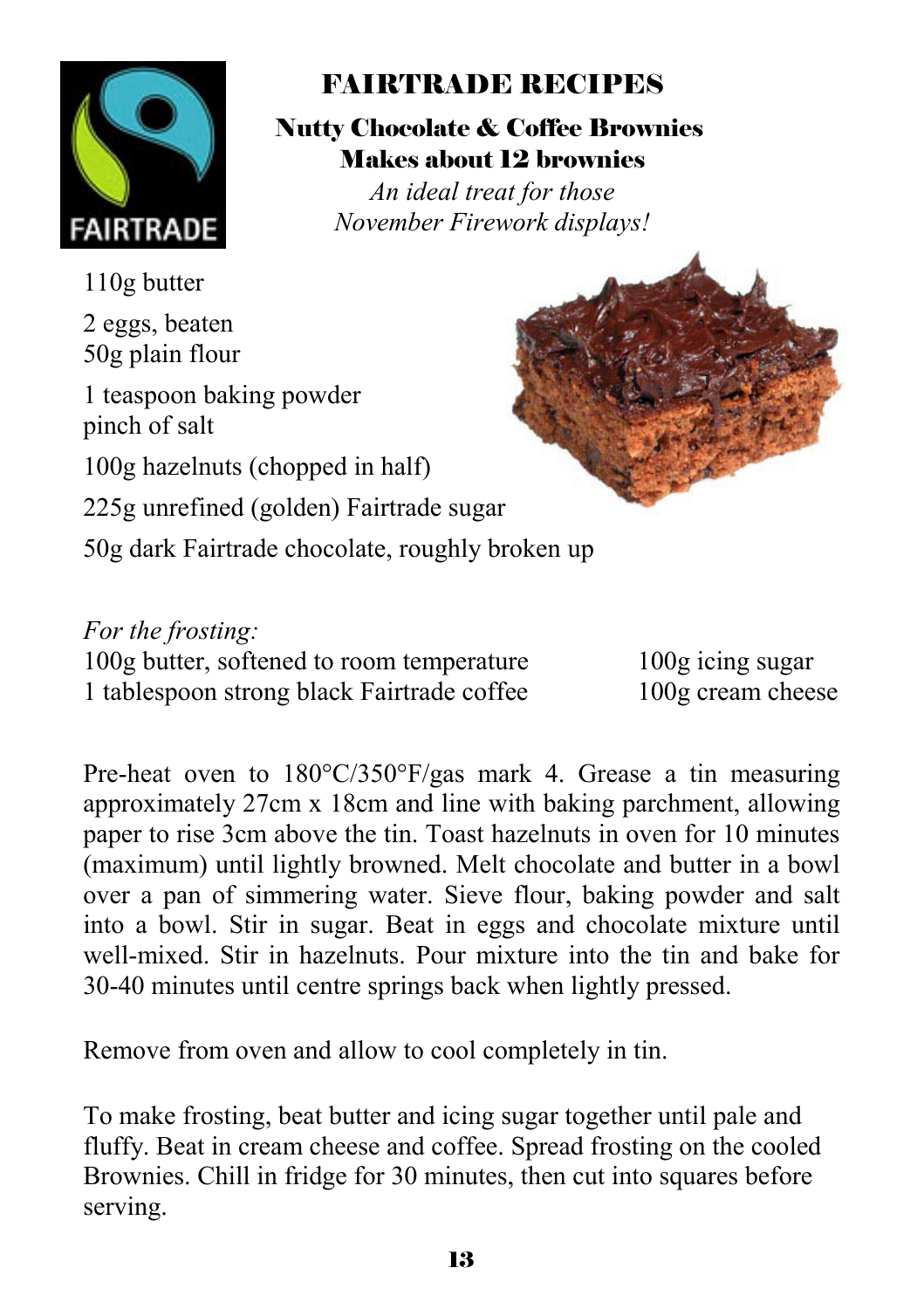

# Sun 4 10.30 am All Age Worship led by Mr David Somers 6.30 pm Communion Service led by Rev Charlotte Elvey Tue 6 10-12noon Coffee and Chat 8.00 pm Time for Prayer Weds 7 7.00 pm Midways Group - *Fireworks Party* Fri 9 12.30 pm Luncheon Club Sun 11 10.30 am Communion Service led by Rev Margaret Adams Tue 13 10-12noon Coffee and Chat 8.00 pm Time for Prayer Sun 18 10.30 am Praise Service led by Brenda Cannon & Tony Loft Tue 20 10-12 noon Coffee and Chat 8.00 pm Time for Prayer 7.30 pm Men's Supper Club – *Bible Lands*  Weds 21 7.00 pm Midways Group - *Merton Vision* Fri 23 12.30 pm Luncheon Club Sun 25 10.30am Morning Service led by Rev john Nyota 6.30 pm Bible Study led by Rev Barrie Tabraham Tue 27 10-12noon Coffee and Chat 8.00 pm Time for Prayer 8.00 pm Preacher's Meeting at Worcester Park

*Please refer to the Website (www.martinway.org.uk) or Weekly Notice Sheet for any additional information*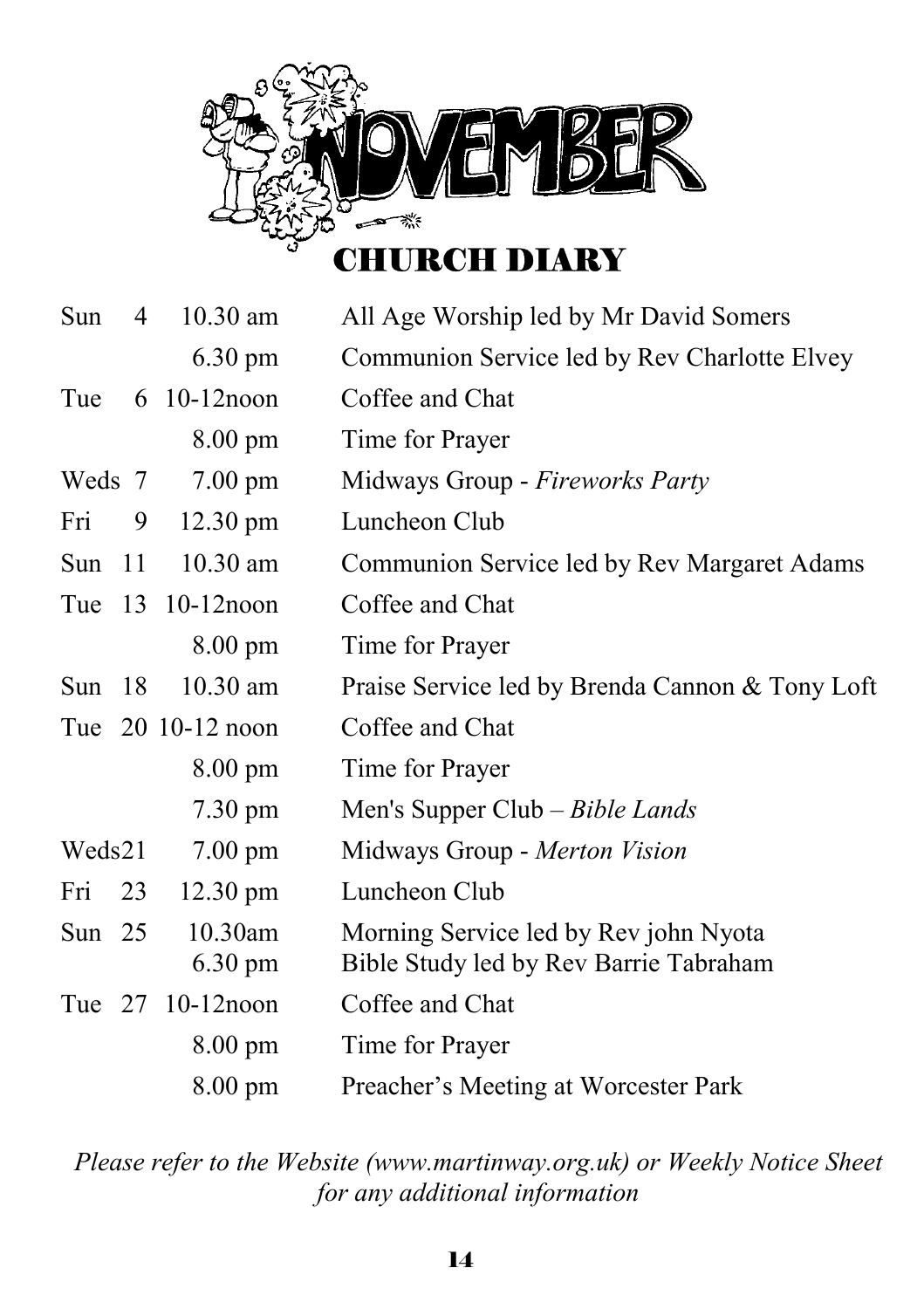We wish all of those why celebrate a birthday this month a very



*Happy Birthday* 

and especially to:

**Jennifer & Rosemary Fernando on 6th November Megan Sweby on 7th November Jack Pallister on 9th November Jacob Passfield on 27th November** 

# PUZZLE CORNER ANSWERS

 $\longrightarrow$   $<$  0 >  $\longrightarrow$ 

Solution to the 22 Bible Books that had their letters jumbled up last month

| <b>Genesis</b>      |              | moodytenure Deuteronomy |
|---------------------|--------------|-------------------------|
| <b>Matthew</b>      | hobaida      | <b>Obadiah</b>          |
| <b>Exodus</b>       | ijeerham     | <b>Jeremiah</b>         |
| <b>Leviticus</b>    | hemplion     | <b>Philemon</b>         |
| <b>Daniel</b>       | ashoe        | Hosea                   |
| <b>Lamentations</b> | tileaccesses | <b>Ecclesiastes</b>     |
| <b>Revelation</b>   | beshrew      | <b>Hebrews</b>          |
| <b>Galatians</b>    | socialsons   | <b>Colossians</b>       |
| <b>Zephaniah</b>    | shipinpipal  | <b>Philippians</b>      |
| <b>Ephesians</b>    | human        | <b>Nahum</b>            |
| <b>Romans</b>       | chairhaze    | <b>Zechariah</b>        |
|                     |              |                         |